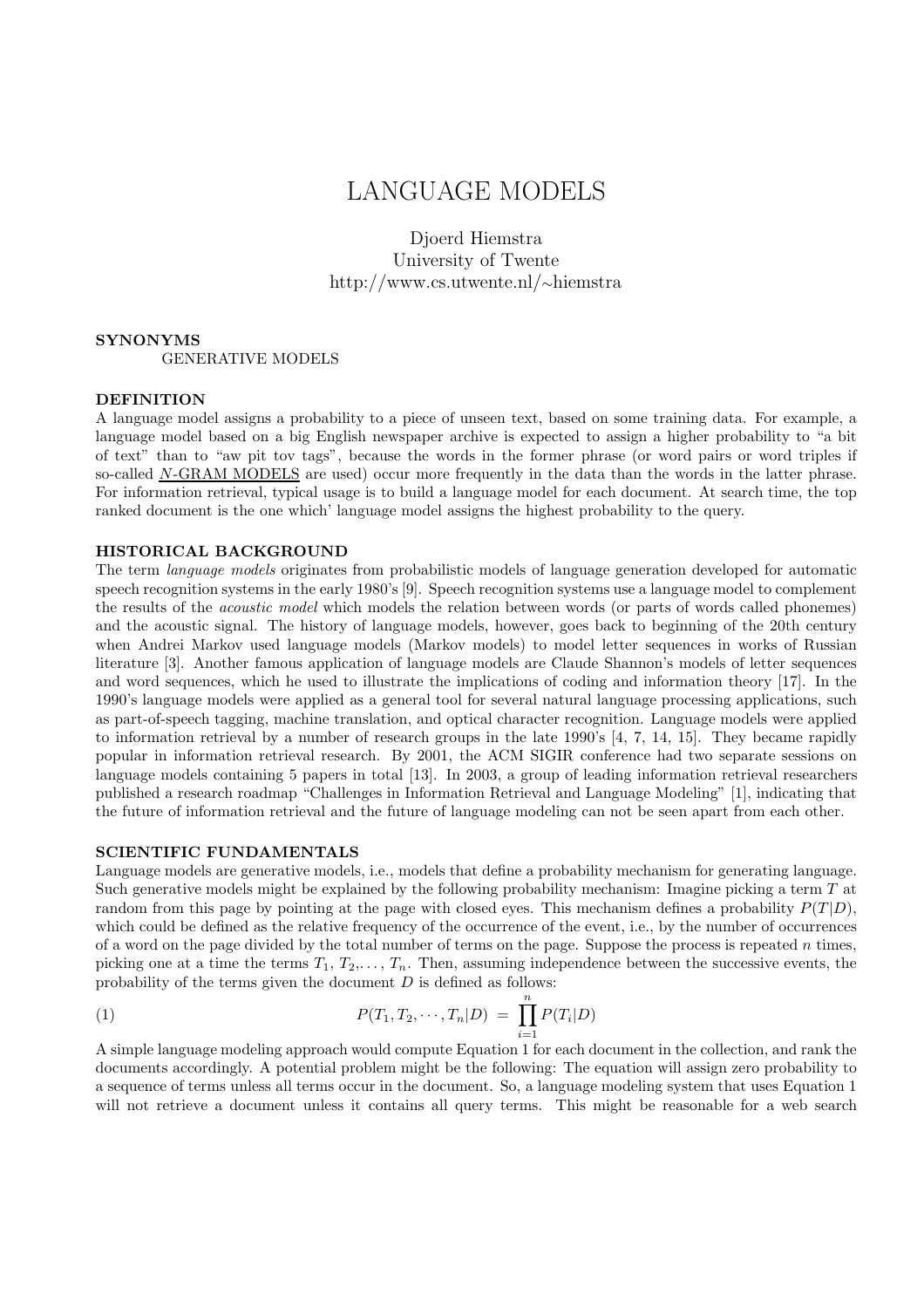engine that typically processes small queries to search a vast amount of data, but for many other information retrieval applications this behavior is a problem. A standard solution is to use linear interpolation smoothing (see PROBABILITY SMOOTHING) of the document model  $P(T|D)$  with a collection model  $P(T|C)$ , which is defined as follows.

defined as follows.  
\n
$$
P(T_1, T_2, \cdots, T_n | D) = \prod_{i=1}^n \left( \lambda P(T_i | D) + (1 - \lambda) P(T_i | C) \right)
$$

This way, a term that does not occur in the document will not be assigned zero probability but instead a probability proportional to its number of occurrences in the entire collection C. Here,  $\lambda$  is an unknown probability that should be tuned to optimize retrieval effectiveness. Linear interpolation smoothing was used in several early language modeling approaches [7, 14].

Implementation Although the language modeling equations above suggest the need to compute probabilities for all documents in the collection, this is unnecessary in practice. In fact, most language modeling approaches can be implemented efficiently by the use of standard inverted index search systems. This can be seen by the equation below which can be derived from Equation 2 by two basic transformations: First, dividing it by the probability of the collection ground model; and second, taking the logarithm.

(3) 
$$
P(T_1, T_2, \cdots, T_n | D) \propto \sum_{i=1}^n \log \left( 1 + \frac{\lambda P(T_i | D)}{(1 - \lambda) P(T_i | C)} \right)
$$

Equation 3 does no longer produce probabilities, but it ranks the documents in the exact same order as Equation 2, because the collection model does not depend on the document, and the logarithm is a strictly monotonic function. Taking the logarithm prevents the implementation from running out of the precision of its (floating point) representation of probabilities, which can become very small because the probabilities are multiplied for every query term. Similar to for instance vector space models in information retrieval, ranking is defined by a simple sum of term weights, for which terms that do not match a document get a zero weight. Interestingly, the resulting "term weight" can be seen as a variant of *tf.idf* weights, which are often used in vector space models.

**Document priors** The equations above define the probability of a query given a document, but obviously, the system should rank by the probability of the documents given the query. These two probabilities are related by Bayes' rule as follows.

(4) 
$$
P(D|T_1, T_2, \cdots, T_n) = \frac{P(T_1, T_2, \cdots, T_n|D)P(D)}{P(T_1, T_2, \cdots, T_n)}
$$

The left-hand side of Equation 4 cannot be used directly because the independence assumption presented above assumes term independence given the document. So, in order to compute the probability of the document D given the query, Equation 2 need to be multiplied by  $P(D)$  and divided by  $P(T_1, \dots, T_n)$ . Again, as stated in the previous paragraph, the probabilities themselves are of no interest, only the ranking of the document by the probabilities is. And since  $P(T_1, \dots, T_n)$  does not depend on the document, ranking the documents by the numerator of the right-hand side of Equation 4 will rank them by the probability given the query. This shows the importance of  $P(D)$ : The marginal probability, or *prior probability* of the document, i.e., it is the probability that the document is relevant if the query is ignored. For instance, we might assume that long documents are more likely to be usefull than short documents [7, 14]. In web search, such a so-called static ranking (a ranking that is independent of the query) is commonly used. For instance, documents with many links pointing to them are more likely to be relevant, or documents with short URLs are more likely to be relevant. The prior probability of a document is a powerful way to incorporate static ranking in the language modeling approach [11].

**Document generation models** An implicit assumption of the language models presented until now is that there is more information available about the documents than about the query. In some applications however, the situation is reversed. For instance in *topic tracking*, a system has the task to track a stream of chronologically ordered stories. For each story in the stream, the system has to decide if it is on topic, or not. The target topic is usually based on a number of example stories on a certain topic, there is more information available about the topic than about a single story. Unlike query generation models, document generation models need some form of normalization because documents will have different lengths: The probability of generating a document tends to be smaller for long documents than for short documents. Therefore, several normalization techniques might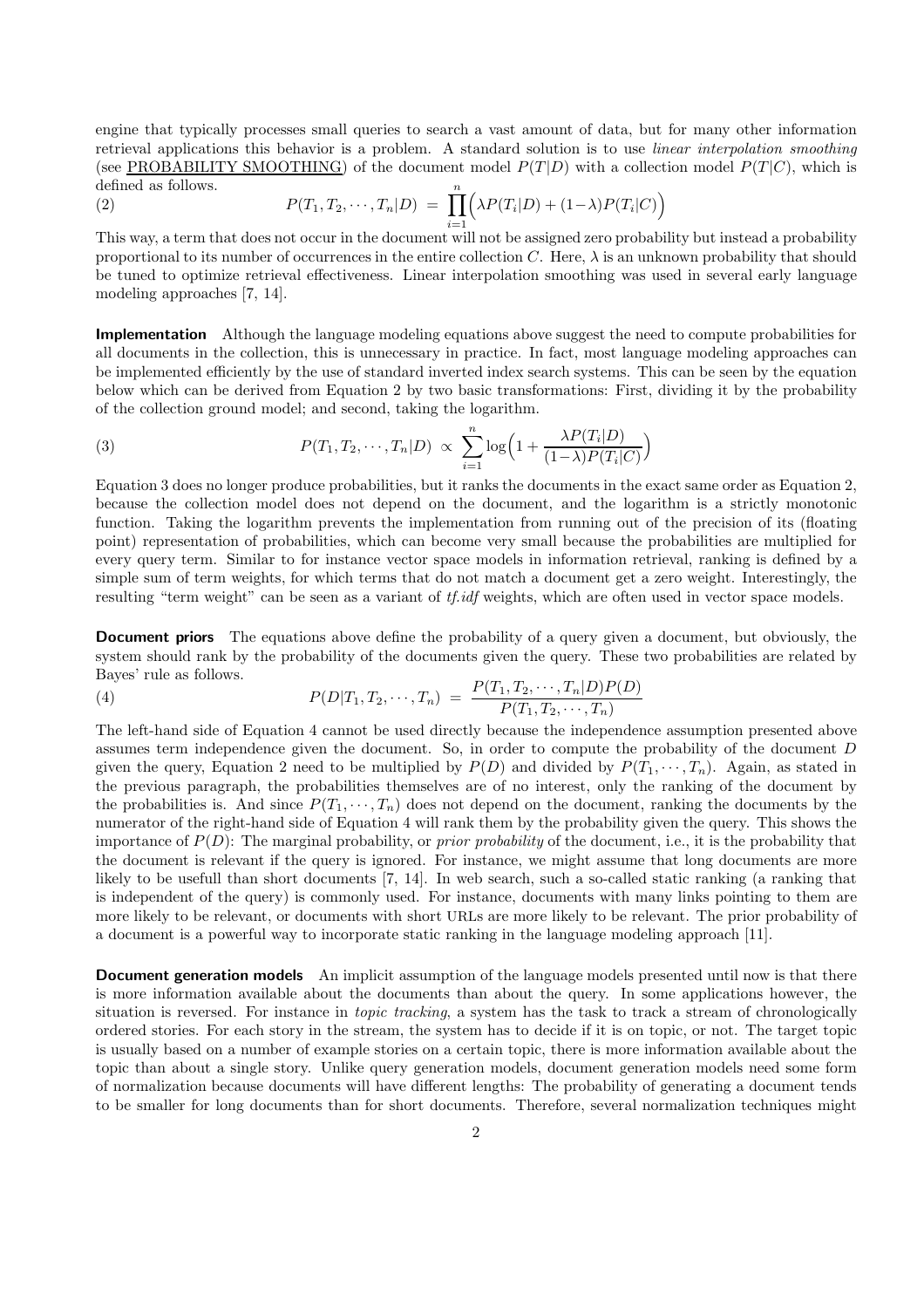be applied, such as normalization by document length and additional Gaussian normalization [10, 18]. Relevance feedback, i.e, the user marked some documents as relevant, is another situation in which there is more knowledge available about the query than about each single document. If some relevant documents are known, or if the top ranked documents are assumed to be relevant, then those documents might be used to generate a new, improved query  $[20]$ . As an example, consider the following so-called *relevance models* approach  $[12]$ 

(5) 
$$
P(Q|T_1, \cdots, T_n) \propto \sum_{d} \left( P(D=d)P(Q|D=d) \prod_{i=1}^{n} P(T_i = t_i | D=d) \right)
$$

Here, the formula defines the probability of a new word Q, given the original query  $T_1, \dots, T_n$  by marginalizing over all documents. In practice, only the top ranked documents for the query  $T_1, \dots$  are used. Interestingly, the relevance model might be used to infer other information from the top ranked documents, for instance the person that is most often mentioned for a certain query, so-called expert search [2].

**Translation models** Language models for information retrieval are generative models, and therefore easily combined with other generative models. To add a model of term translation, the following probability mechanism applies: Imagine picking an English term  $T$  at random from this page by pointing at the page with closed eyes (which defines a probability  $P(T|D)$ ), and then translate the term T by picking from the term's entry in a English-Dutch dictionary at random a Dutch term S (with probability  $P(S|T)$ ). The model might be used in a cross-language retrieval system to rank English documents given a Dutch query  $S_1, \dots, S_n$  by the following probability [4, 6, 12, 19]:

(6) 
$$
P(S_1, S_2, \cdots, S_n | D) = \prod_{i=1}^n \sum_t \Big( P(S_i = s_i | T_i = t) (\lambda P(T_i = t | D) + (1 - \lambda) P(T_i = t | C)) \Big)
$$

Here, Dutch is the source language and English the target language. The formula uses linear interpolation smoothing of the document model with the target language background model  $P(T|C)$  (English in the example) at the right-hand side of the formula. In some formulations, the translation model is smoothed with the source language background model  $P(S|C)$  which a estimated on auxiliary data. The two background models are related as follows:  $P(S|C) = \sum_{t} P(S|T=t)P(T=t|C)$ . The translation probabilities are often estimated from parallel corpora, i.e., from texts in the target language and its translations in the source language [6, 19]. Translation models might also be used in a monolingual setting to account for synonyms and other related words [4].

**Aspect models** In aspect models, also called probabilistic latent semantic indexing models, documents are modeled as mixtures of aspect language models. In terms of a generative model it can be defined in the following way [8]: 1) select a document D with probability  $P(D)$ , 2) pick a latent aspect Z with probability  $P(Z|D)$ , 3) generate a term T with probability  $P(T|Z)$  independent of the document, 4) repeat Step 2 and Step 3 until the desired number of terms is reached. This leads to Equation 7.

(7) 
$$
P(T_1, T_2, \cdots, T_n | D) \propto \prod_{i=1}^n \left( \sum_z (P(T_i | Z = z) P(Z = z | D)) \right)
$$

The aspects might correspond with the topics or categories of documents in the collection such as "health", "family", "Hollywood", etc. The aspect  $Z$  is a hidden, unobserved variable, so probabilities concerning  $Z$  cannot be estimated from direct observations. Instead, the Expectation Maximization (EM) algorithm can be applied [9]. The algorithm starts out with a random initialization of the probabilities, and then iteratively re-estimates the probabilities to arrive at a local maximum of the likelihood function. It has been shown that the EM algorithm is sensitive to the initialization, and an unlucky initialization results in a non-optimal local maximum. As a solution, clustering of documents has been proposed to initialize the models [16]. Another alternative is latent semantic Dirichlet allocation [5] which has less free parameters, and therefore is less sensitive to the initialization.

# KEY APPLICATIONS

This entry focuses on the application of language models to information retrieval. The applications presented include newswire and newspaper search [4, 5, 15], web search [11], cross-language search [6, 19], topic detection and tracking [10, 18], and expert search [2]. However, language models have been used in virtually every application that needs processing of natural language texts, including automatic speech recognition, part-of-speech tagging, machine translation, and optical character recognition.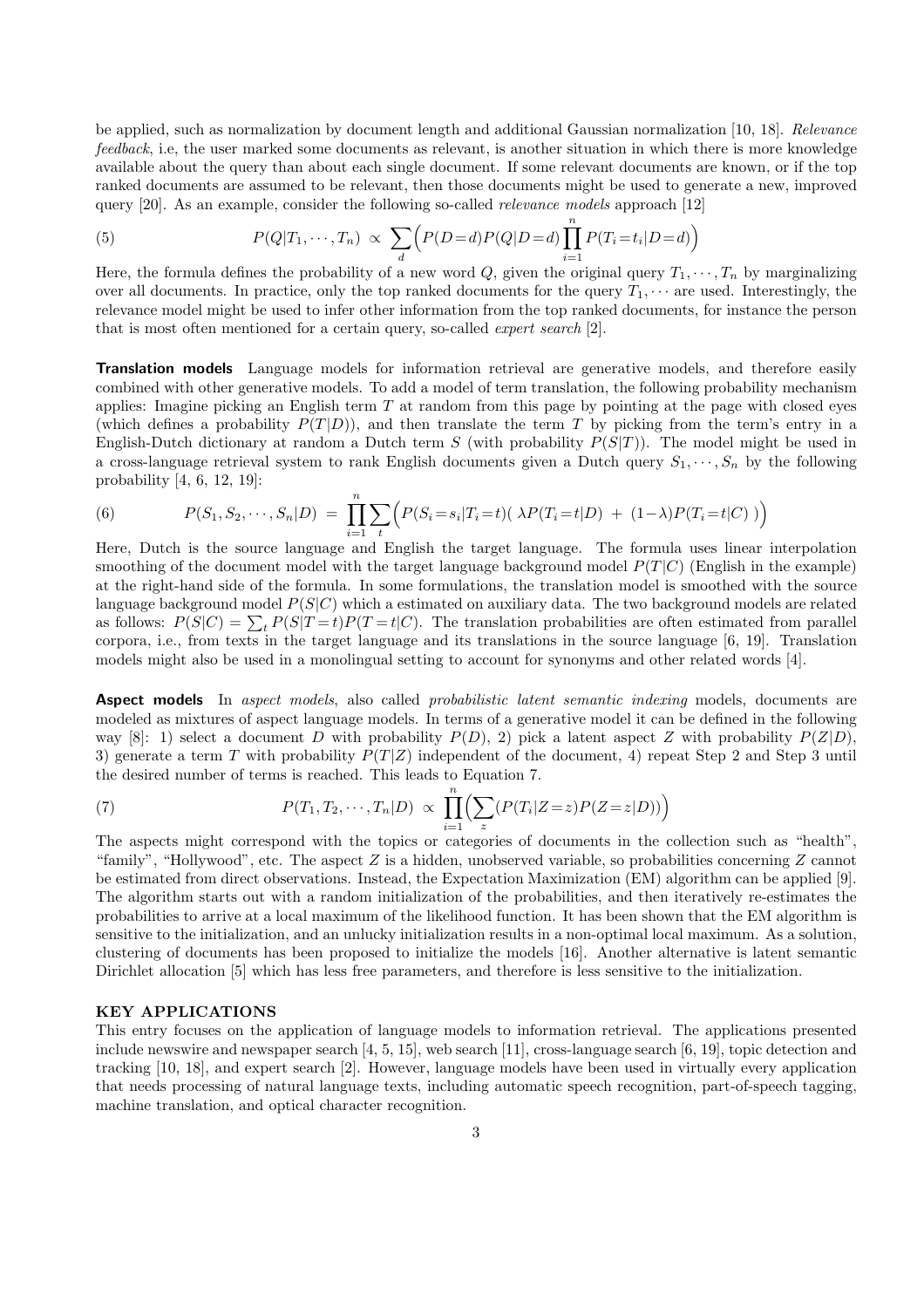### CROSS REFERENCE PROBABILITY SMOOTHING, N-GRAM MODELS

#### RECOMMENDED READING

- [1] James Allan (editor), Jay Aslam, Nicholas Belkin, Chris Buckley, Jamie Callan, Bruce Croft (editor), Sue Dumais, Norbert Fuhr, Donna Harman, David J. Harper, Djoerd Hiemstra, Thomas Hofmann, Eduard Hovy, Wessel Kraaij, John Lafferty, Victor Lavrenko, David Lewis, Liz Liddy, R. Manmatha, Andrew McCallum, Jay Ponte, John Prager, Dragomir Radev, Philip Resnik, Stephen Robertson, Roni Rosenfeld, Salim Roukos, Mark Sanderson, Richard Schwartz, Amit Singhal, Alan Smeaton, Howard Turtle, Ellen Voorhees, Ralph Weischedel, Jinxi Xu, and ChengXiang Zhai. Challenges in Information Retrieval and Language Modeling. SIGIR Forum 37(1), 2003
- [2] Kristian Balog, Leif Azzopardi, and Maarten de Rijke. Formal models for expert finding in enterprise corpora. In Proceedings of the 29th annual international ACM SIGIR conference on Research and development in information retrieval (SIGIR'06), pages 43–50, 2006.
- [3] Gely P. Basharin, Amy N. Langville, and Valeriy A. Naumov. The life and work of A.A. Markov. Linear Algebra and its Applications 386, pages 3–26, 2004.
- [4] Adam Berger and John Lafferty. Information retrieval as statistical translation. In Proceedings of the 22nd ACM Conference on Research and Development in Information Retrieval (SIGIR'99), pages 222–229, 1999.
- [5] David M. Blei, Andrew Y. Ng, and Michael I. Jordan. Latent Dirichlet allocation. Journal of Machine Learning Research 3(5):993–1022, 2003.
- [6] Djoerd Hiemstra and Franciska de Jong. Disambiguation strategies for cross-language information retrieval. Lecture Notes in Computer Science volume 1696: Proceedings of the European Conference on Digital Libraries, Springer-Verlag, pages 274–293, 1999.
- [7] Djoerd Hiemstra and Wessel Kraaij. Twenty-One at TREC-7: Ad-hoc and cross-language track. In Proceedings of the seventh Text Retrieval Conference TREC-7, pages 227–238. NIST Special Publication 500-242, 1998.
- [8] Thomas Hofmann. Probabilistic latent semantic indexing. In Proceedings of the 22nd annual international ACM SIGIR conference on Research and development in information retrieval (SIGIR'99), pages 50–57, 1999.
- [9] Frederick Jelinek. Statistical Methods for Speech Recognition. MIT Press, 1997.
- [10] Hubert Jin, Rich Schwartz, Sreenivasa Sista, Frederick Walls. Topic Tracking for Radio, TV Broadcast and Newswire. In Proceedings of the DARPA Broadcast News Workshop, 1999.
- [11] Wessel Kraaij, Thijs Westerveld, and Djoerd Hiemstra. The importance of prior probabilities for entry page search. In Proceedings of the 25th ACM Conference on Research and Development in Information Retrieval (SIGIR'02), pages 27–34 2002.
- [12] Victor Lavrenko and W. Bruce Croft. Relevance models in information retrieval. In W. Bruce Croft and John Lafferty (eds.) Language Modeling for Information Retrieval, Kluwer Academic Publishers, pages 11–56, 2003.
- [13] Donald H. Kraft, W. Bruce Croft, David J. Harper, and Justin Zobel (eds.). Proceedings of the 24th ACM Conference on Research and Development in Information Retrieval (SIGIR'01). Association for Computing Machinery, 2001.
- [14] David R.H. Miller, Timothy Leek, and Richard M. Schwartz. A hidden Markov model information retrieval system. In Proceedings of the 22nd ACM Conference on Research and Development in Information Retrieval (SIGIR'99), pages 214–221, 1999.
- [15] Jay M. Ponte and W. Bruce Croft. A language modeling approach to information retrieval. In Proceedings of the 21st ACM Conference on Research and Development in Information Retrieval (SIGIR'98), pages 275–281, 1998.
- [16] Richard M. Schwartz, Sreenivasa Sista, Timothy Leek. Unsupervised Topic Discovery. In Proceedings of the Language Models for Information Retrieval workshop (LMIR), 2001.
- [17] Claude E. Shannon. A mathematical theory of communication. Bell System Technical Journal, 27:379-423, 623-656, 1948.
- [18] Martijn Spitters, Wessel Kraaij. Language models for topic tracking. In W. Bruce Croft and John Lafferty (eds.) Language Modeling for Information Retrieval, Kluwer Academic Publishers, pages 95–124, 2003.
- [19] Jinxi Xu and Ralph Weischedel. A probabilistic approach to term translation for cross-lingual retrieval. In W. Bruce Croft and John Lafferty (eds.) Language Modeling for Information Retrieval, Kluwer Academic Publishers, pages 125–140, 2003.
- [20] Chengxiang Zhai and John Lafferty. Model-based feedback in the language modeling approach to information retrieval. In Proceedings of the Tenth ACM International Conference on Information and Knowledge Management (CIKM'01), pages 403–410, 2001.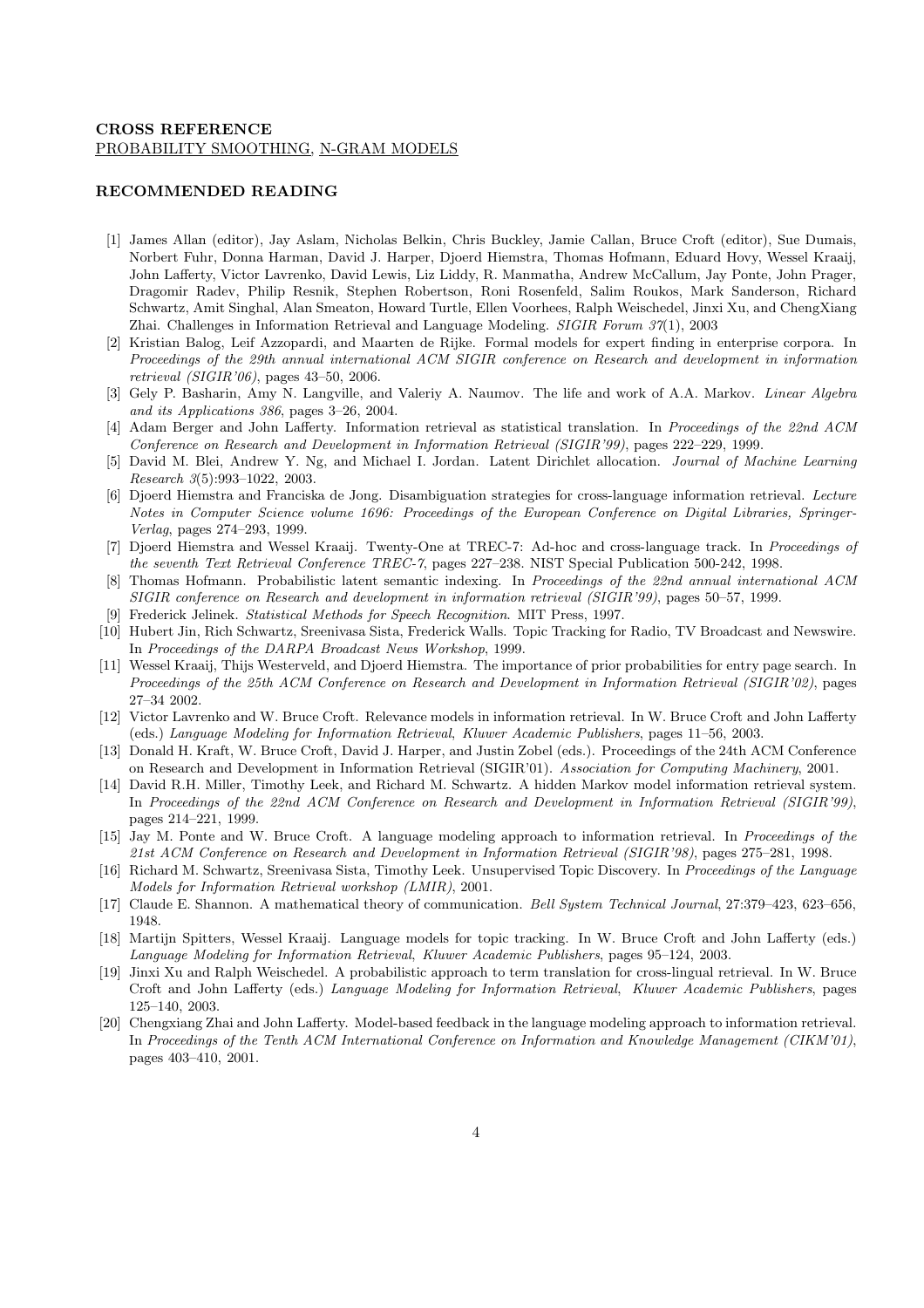# PROBABILITY SMOOTHING

# Djoerd Hiemstra University of Twente http://www.cs.utwente.nl/∼hiemstra

#### DEFINITION

Probability smoothing is a language modeling technique that assigns some non-zero probability to events that were unseen in the training data. This has the effect that the probability mass is divided over more events, hence the probability distribution becomes more smooth.

# MAIN TEXT

Smoothing overcomes the so-called *sparse data problem*, that is, many events that are plausible in reality are not found in the data used to estimate probabilities. When using maximum likelihood estimates, unseen events are assigned zero probability. In case of information retrieval, most events are unseen in the data, even if simple unigram language models are used (see N-GRAM MODELS): Documents are relatively short (say on average several hundreds of words), whereas the vocabulary is typically big (maybe millions of words), so the vast majority of words does not occur in the document. A small document about "information retrieval" might not mention the word "search", but that does not mean it is not relevant to the query "text search". The sparse data problem is the reason that it is hard for information retrieval systems to obtain high recall values without degrading values for precision, and smoothing is a means to increase recall (possibly degrading precision in the process). Many approaches to smoothing are proposed in the field of automatic speech recognition [1]. A smoothing method may be as simple so-called Laplace smoothing, which adds an extra count to every possible word. The following equations show respectively (8) the unsmoothed, or maximum likelihood estimate, (9) Laplace smoothing, (10) Linear interpolation smoothing, and (11) Dirichlet smoothing [3]:

(8) 
$$
P_{ML}(T=t|D=d) = tf(t,d) / \sum_{t'} tf(t',d)
$$

(9) 
$$
P_{LP}(T=t|D=d) = (tf(t,d)+1) / \sum_{t'} (tf(t',d)+1)
$$

(10) 
$$
P_{LI}(T=t|D=d) = \lambda P_{ML}(T=t|D=d) + (1-\lambda)P_{ML}(T=t|C)
$$

(11) 
$$
P_{Di}(T=t|D=d) = (tf(t,d) + \mu P_{ML}(T=t|C)) / ((\sum_{t'} tf(t',d)) + \mu)
$$

Here,  $tf(t, d)$  is the frequency of occurrence of the term t in the document d, and  $P_{ML}(T|C)$  is the probability of a term occurring in the entire collection  $C$ . Both linear interpolation smoothing (see also the entry LANGUAGE MODELS) and Dirichlet smoothing assign a probability proportional to the term occurrence in the collection to unseen terms. Here,  $\lambda$  ( $0 < \lambda < 1$ ) and  $\mu$  ( $\mu > 0$ ) are unknown parameters that should be tuned to optimize retrieval effectiveness. Linear interpolation smoothing has the same effect on all documents, whereas Dirichlet smoothing has a relatively big effect on small documents, but a relatively small effect on bigger documents. Many smoothed estimators used for language models in information retrieval (including Laplace and Dirichlet smoothing) are approximations to the *Bayesian predictive distribution* [2].

# CROSS REFERENCE LANGUAGE MODELS, N-GRAM MODELS

#### RECOMMENDED READING

- [1] Stanley F. Chen and Joshua Goodman. An empirical study of smoothing techniques for language modeling. Technical Report TR-10-98, Center for Research in Computing Technology. Harvard University, August 1998.
- [2] Hugo Zaragoza, Djoerd Hiemstra, Michael Tipping, and Stephen Robertson. Bayesian Extension to the Language Model for Ad Hoc Information Retrieval. In Proceedings of the 26th Annual International ACM SIGIR Conference on Research and Development in Information Retrieval, pages 4-9, 2003.
- [3] ChengXiang Zhai and John Lafferty. A study of smoothing methods for language models applied to information retrieval. ACM Transactions on Information Systems (TOIS) 22(2), pages 179-214, 2004.